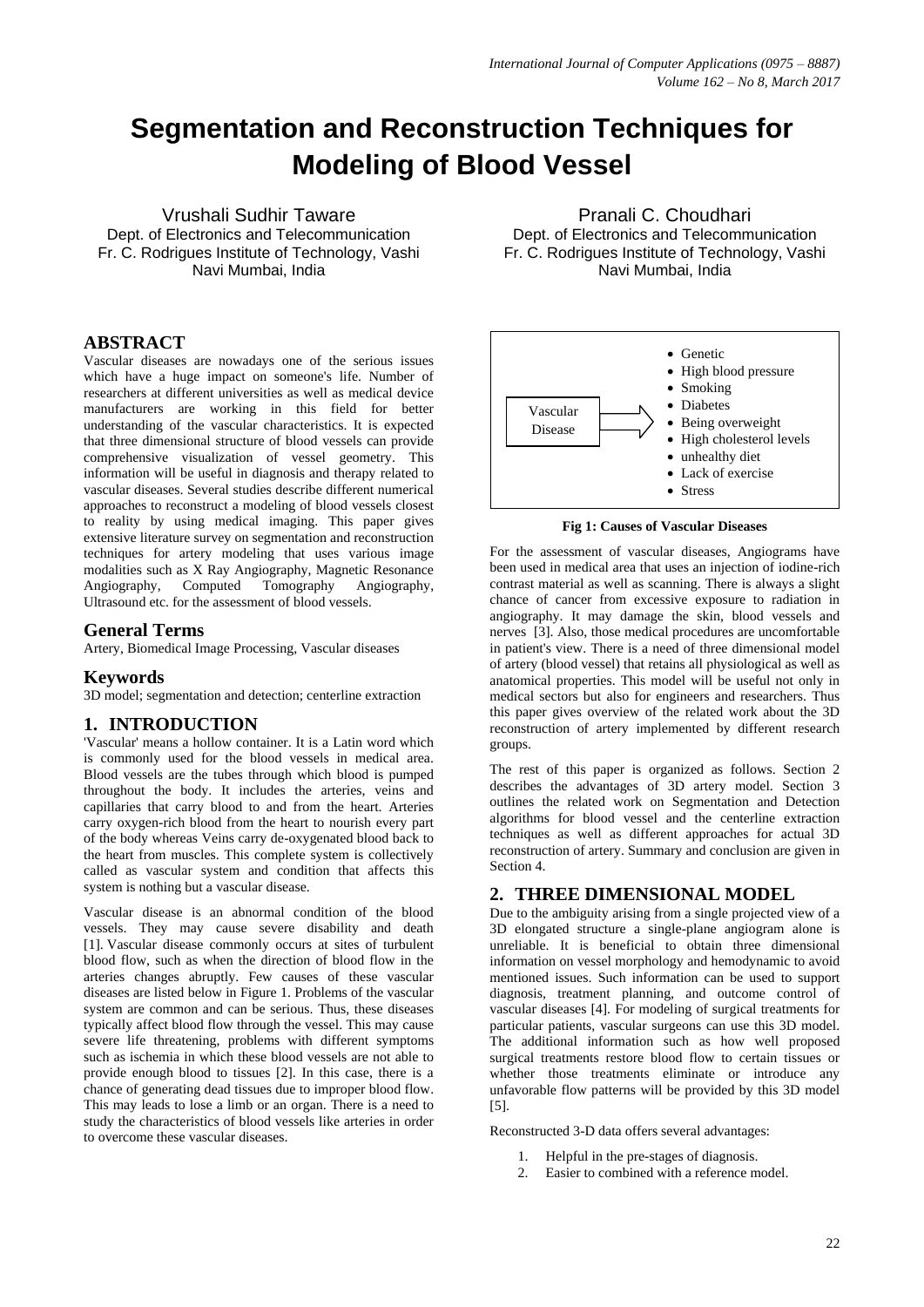- 3. Convenient for radiologist to deal with the large data sets.
- 4. More easy to scrutinize difference between current and previous exams of vascular system.
- 5. Simpler to understand and study (Compared to ECG, EMG such waves) for non-medical people.
- 6. Possible to study blood vessel's anatomy as well as physiology.
- 7. Improves service to referring physicians, since constructed 3D image can be attached to the radiology report. (These images illustrate the diagnosis and may even be shown to patients while discussing the condition and recommended treatment).
- 8. Helps in 3D Printing, device testing or the preparation of a surgery.

Hence, 3D reconstruction provides many important anatomical measurement that are either not available, or can't be accurately measured in 2D. It provides better and clear visualization allowing people without extensive training to understand vessel geometry [6],[7]. It saves reviewing time for doctors since 3D reconstruction may be performed by a trained technician, and may also help visualize dynamics of the blood vessel that was not be demonstrated by previous methods. Furthermore, the accuracy of these models and the ease with which they are generated play an important role in determining the usefulness of these systems. This article describes a strategy for improving the process of geometric model construction for blood flow modeling applications.

## **3. RELATED WORK**

### **3.1 Segmentation and Detection Algorithms**

The algorithm for 3D reconstruction of blood vessel begins with this stage viz., the proper segmentation and detection of artery. This includes preprocessing of raw images (dataset) as well as identification and detection of vessel lumen (Figure 2).



**Fig 2: Pre-levels of Segmentation and Detection**

There are several types of general segmentation algorithms, such as thresholding, watershed, region growing, classification and clustering [8]. These can work well with simple biomedical images with homogeneous regions. On the other hand, complex medical images such as CT images usually have many inhomogeneous regions. Pixels inside the vasculature do not necessarily have same intensity. There is always some noise that appears as pixels with low intensities. In these cases, general segmentation algorithms may fail. Therefore, more sophisticated algorithms have been developed.

Comparison of such 6 different methods for segmentation of artery in the pattern recognition class are given in [9]. The comparison parameters are used at input side (monoplane,

biplane, rotational angiography dimensionality, enhancement methods etc.) and at output side (boundary, centerline, stenosis) and also they have mentioned whether the algorithm is effectively useful for 3D reconstruction or not. Those six methods are summarized in Table 1.

|  |  | Table 1. Different Methods for Segmentation of artery |  |
|--|--|-------------------------------------------------------|--|
|  |  |                                                       |  |

| <b>Method</b>  |                                   | <b>Description</b>                                                                                                                                                                               |  |  |
|----------------|-----------------------------------|--------------------------------------------------------------------------------------------------------------------------------------------------------------------------------------------------|--|--|
| 1              | Multi<br>scale<br>approaches      | Variations in image resolution are<br>segmentation.<br>for<br>used<br>(low)<br>resolution images are used to extract<br>large vessels while fine structures<br>are extracted at high resolution) |  |  |
| 2              | Region<br>growing<br>approaches   | Closely spaced pixels are considered<br>as same object and starting from<br>some seed point and adding new<br>pixels step by step to construct the<br>artery                                     |  |  |
| 3              | Matching<br>filters<br>approaches | Several filters are used in extraction<br>of<br>the<br>vessel<br>contours<br>(Computational complexity and time<br>required is more)                                                             |  |  |
| $\overline{4}$ | Mathematical<br>morphology        | Basically two major steps - dilation<br>and erosion, morphological opening-<br>closing techniques are used                                                                                       |  |  |
| 5              | Skeleton<br>based<br>approaches   | Three methods: apply thresholding<br>object connectivity,<br>then<br>and<br>thresholding followed by a thinning<br>procedure, extraction based on graph<br>description                           |  |  |
| 6              | Ridge<br>based<br>approaches      | viewing<br>n-dimensional<br>By<br>an<br>grayscale (or color) image to be a<br>surface in an (n+1) dimensional<br>space by mapping intensity to height                                            |  |  |

Among these methods, 'Region growing method' is used widely for artery lumen detection. The user defines a seed point in the main artery and using connected pixels neighbor connectivity for lumen border detection is obtained [10]. One more method for luminal border detection is Connected component theory. In this volume is taken as input to identify artery bifurcation. This provides 3D volume & gives approximated luminal border [11]. In [12], methods for vessel segmentation using an extended Kalman filter are presented. Those methods were fast and accurate, but had to be manually initialized with a seed point inside the vessel.

As mentioned above, the method 'region growing threshold connection' is applied for the segmentation of vascular tissues in [13]. The pixel value in a CT image is reported in Hounsfield units (a unit measuring the brightness of images that appear on CT scanner), which are calibrated to correspond to the attenuation of angiographic images measured within the particular sample of tissue. In [4], a method has been presented to sketch the vessel structures from a variety of medical images like CTA, MRA in less than 10 sec. They have found that this method is robust to typical problems occurring in 3D CTA and MRA images of the vasculature, such as branching vessels, calcifications, ringing artifacts and variations in intensity, shape, and size of the vessel.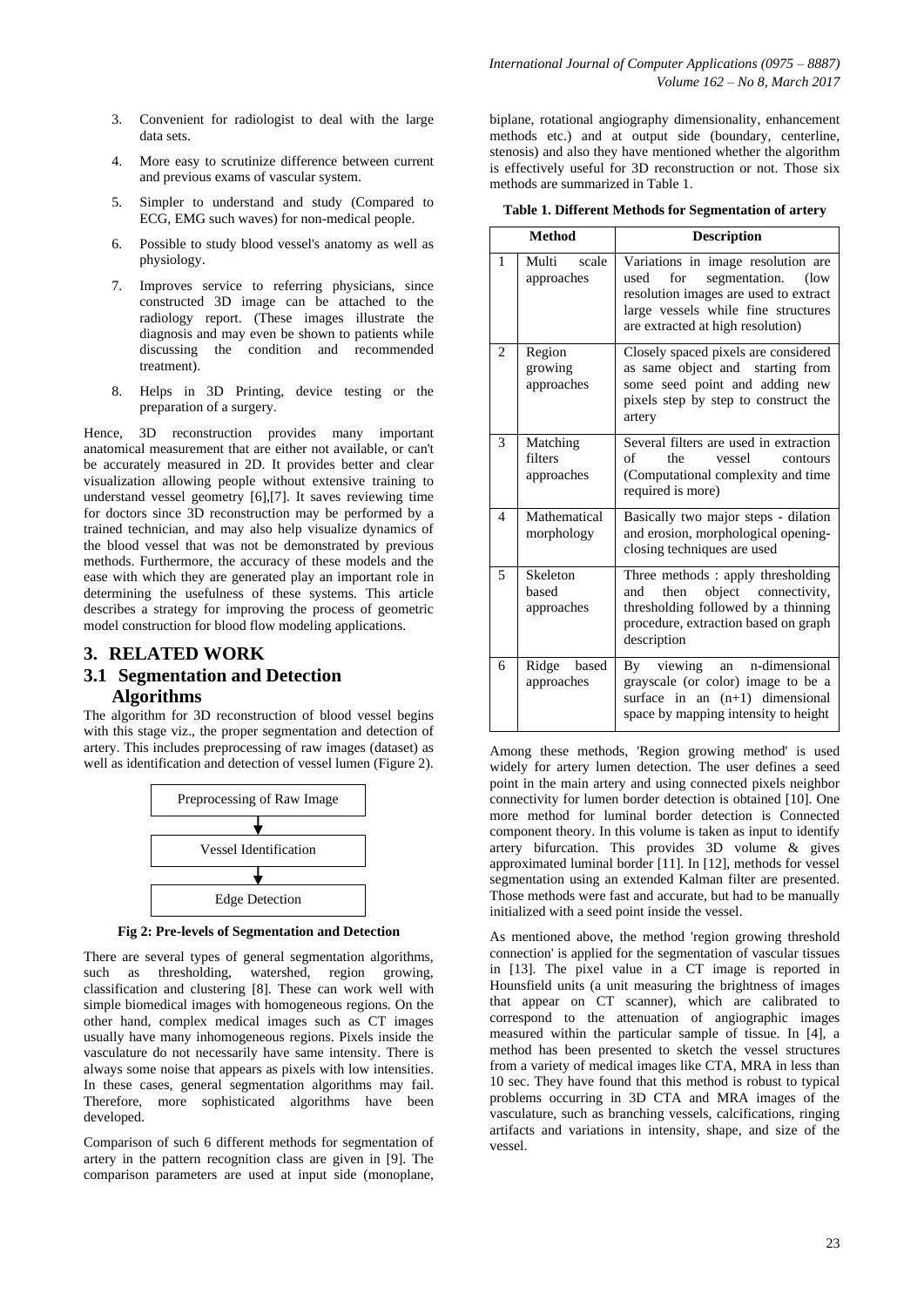Number of rays is cast from a point in the plane perpendicular to the centerline. The casting of a ray is terminated once the border of the vessel is encountered. Further, modeling of the femoral artery considering as an ellipse has been presented in [14]. It consists of a real-time automatic artery detection method (eliminates manual intervention), a real-time vessel tracking method of the femoral artery (use of two Kalman filters, one for estimating the position of the vessel and another to estimate the shape), a real-time vessel 3D reconstruction method (possible to reconstruct bifurcations), and finally, a real-time vessel registration method (automatic and provides anatomical reference to the operator).

An accurate extraction of the artery from sequential CT slices as well as proper segmentation of vessel planes and plaque areas were the objectives of [15]. To identify and track arteries, extended regional maxima transformation (morphological transformation that suppresses the regional maxima in the gray scale image, whose height is bigger than the assumed threshold level) followed by a filtering process have been used. Using a disk shaped structuring element with 1 pixel radius in opening and closing operations, binary image is created. To select a proper artery (excluding bones and smaller vessels part) in CT image, masking operation is performed using previous slice. Comparison between the performance of a multi-slice 2D versus 3D cross-correlationbased radial and circumferential strain estimation has been presented in [16]. For detection of vessel lumen and calcified plaques segmentation is performed. Next, the lumen shape was adjusted to create an approximation of the formerly healthy lumen. The thickness of arterial wall was modeled by expanding the shape of the formerly healthy lumen, increasing its local radius with 30%. A cylinder representing surrounding tissue was added and the model was meshed with vessel wall and surrounding tissue.

### **3.2 Centerline Extraction**

After vessel detection, next important step to extract the centerline. The centerline is mathematically defined such that its perpendicular at any point intersects both vessel edges at equal distance from itself. Centerline extraction algorithm is shown in Figure 3. There are different approaches to determine it : (i) manually by the user, (ii) automatically  $[17]$ in a clearly defined region of interest, automatically from a given start point and possibly several end points, (iii) semi automatically [18], (iv) fully automatically [19]. Numerous techniques have been presented for this centerline extraction purpose. The most commonly used 13 coronary artery centerline extraction algorithms are summarized in [20].



**Fig 3: Centerline Extraction Algorithm**

One of the centerline detection methods is the ridge-based algorithm. It regards a gray-scale image as a 3D elevation map where intensity ridges approximate the skeleton of the vasculature. Ridge points, which are local peaks in intensity, are first detected. Finally, the whole vascular structure is

extracted by connecting neighboring ridge points. For quantification of stenosis using Computer tomography angiography is presented in [2].

Segmentation of coronary artery along with the centerline extraction is done by using Hessian filtering and the minimal path method. After obtaining two dimensional artery images and centerline, artery border is detected by ellipse fitting algorithm for edge detection, and consequently to compute the lesion's Area stenosis. Results after this experiment have shown that compared to Diameter stenosis, Area stenosis correlates better to the reference standard for stenosis quantification. A variety of approaches has been suggested to extract centerline of the artery from angiographic images of the vasculature. In [4], they have discussed two different classes of approaches which are summarized in Table 2.

|  |  |  | <b>Table 2. Centerline Extraction Approaches</b> |
|--|--|--|--------------------------------------------------|
|--|--|--|--------------------------------------------------|

| Approach                  | <b>Description of Sub-approaches</b>                                                                                                                                                                                                                                                            |  |  |  |  |
|---------------------------|-------------------------------------------------------------------------------------------------------------------------------------------------------------------------------------------------------------------------------------------------------------------------------------------------|--|--|--|--|
| Indirect<br>approach      | Data is preprocessed before the centerline<br>(vessel axis).<br>detection<br>This<br>requires<br>additional pruning and grafting methods<br>effectively this approach fails if the<br>segmentation is not accurate as well as if the<br>intensities of the vessels are not varying<br>smoothly. |  |  |  |  |
|                           | Use of multi scale filters that generates<br>maxima in the middle of artery. Though this<br>method doesn't require pre-segmentation<br>and applicable for varying width of vessels,<br>it has high computational load.                                                                          |  |  |  |  |
| <b>Direct</b><br>approach | Extraction of the centerline directly from the<br>dataset by using mean of the intensities.                                                                                                                                                                                                     |  |  |  |  |
|                           | Extraction of the centerline by convolution<br>with a Gaussian kernel in multiple<br>directions.                                                                                                                                                                                                |  |  |  |  |
|                           | Extraction of the centerline by circle or<br>ellipse fitting algorithm.                                                                                                                                                                                                                         |  |  |  |  |
|                           | Such indirect methods are not able to cope<br>with large variations in the size of the<br>objects tracked. To overcome this, an<br>iterative tracking process [4] is used which<br>is guided by locally computed gravity point.                                                                 |  |  |  |  |

The coronary artery motion modeling from 3D cardiac CT sequence also needs the initial stages of artery extraction. This is done by using contrast limited adaptive histogram equalization in [3] to improve the visibility of image sequences. Smoothing is followed by this step while preserving edges and other salient features. For identification of vessel axis a multi scale Hessian-based vessel enhancement filter is used with 2nd order derivatives of the image intensity. Then the motion tracking is compared using two different methods. In another artery tracking algorithm the local shape information is captured by using sphere-based geometric model to represent each vessel segment. The vessel centerline is represented by the sphere centroids and the vessel surface is represented as the envelope of these spheres. This method uses a single initial seed point at the top of the tree and recursively tracks every vessel branch based on a Sequential Monte Carlo framework [21].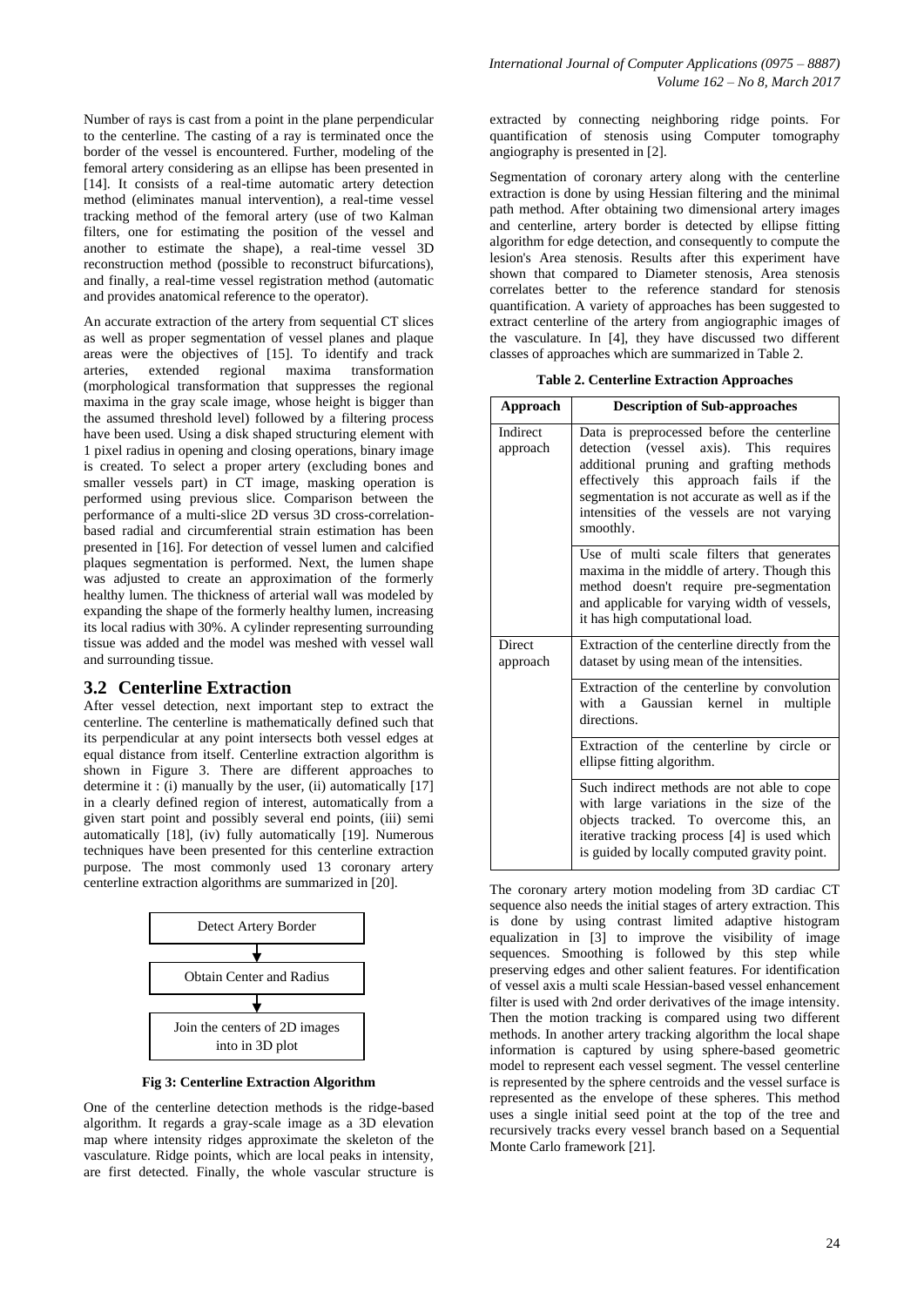Without any additional information or calibration, it is not possible to determine the absolute size of a vessel from single plane angiographic images because no information about the magnification is available. It is also not possible to reconstruct the 3D vessel geometry from single plane angiographic images because no information about the depth of the vessels is available. Thus, using segmentation and detection algorithms these information is extracted which is further used for 3D construction as shown in Figure 4.



#### **Fig 4: Three dimensional reconstruction of artery from 2D images**

For construction of ascending, arch and descending aorta using CTA database, a semi-automated method have been presented in [12]. To determine aortic centerline coordinates, circle fitting algorithm is used. These coordinates follows toroidal path for the curvilinear portion and axial planes for descending aorta. This algorithm reconstructs oblique planes orthogonal to the centerline direction for area covered. Vessel borders are identified by circle fitting process. Using these initial stages, further aortic dimensions are estimated such as vessel diameter, inner volume and vertical length of aorta. Also the shape of aorta viz., arch width, height and curvature are calculated. Due to semi-automated method, manual intervention is required.

IVUS viz., Intravascular Ultrasound (non invasive) technique is better than CTA (invasive) is explained in [22]. Canny operator is used for edge detection and using Hough Transform arterial walls are extracted. After radial search, 3D presentation is made by either Oblique projection or the combination of Image space and Depth storing approach. Though this method gives approximation even when wall data is missing, ultrasound images are difficult at diagnostic stage. The new methodology that allows reliable segmentation of the magnetic resonance images (MRIs) for accurately automated 3D reconstruction of the carotid arteries has been discussed in [11]. This approach includes Image acquisition and preprocessing and automatic characterization of plaque composition. For 3D visualization Triangulation algorithm (connect most distal borders) is used. The another approach for computation of vascular flow resistance of coronary artery with the aim of assessment of stenosis impact on blood flow is discussed in [23]. The required preparatory reconstruction of coronary artery from CTA dataset was described as: (i) Preprocessing of raw CTA dataset (ii) Hessian based vessel enhancement with Frangi's filter (iii) Intensity based thresholding and localization of artery (iv) segmentation of vessel (active contour method) (v) Centerline extraction and branch detection and finally the branch resistance is calculated.

In some literatures, a three dimensional coronary artery model is constructed using CTA images and compared the reconstructed model with IUVS ground truth for validation [24]. One of the algorithms used in those have work of flow as follows: preprocessing of images, removal of artifacts, identification of vessel by image thresholding, then Rough artery border detection, defining centerline, detection of lumen & outer wall border, plaque region estimation and finally, 3D construction. The results are matched perfectly with the IUVS data for validation of algorithm [10]. In computer assisted diagnosis of coronary artery diseases, vascular structure identification and matching in sequential angiographic images obtained at different angles have great significance. The 3D coronary artery model is reconstructed using theory of binocular stereo vision in [25]. They have worked on matching energy function between blood vessels that are constructed on the basis of local geometry and projection properties. A new method for 3D reconstruction of artery using the fusion of biplane angiograms and IVUS images is discussed in [26]. Automatic ROI detection in Ultrasound images is performed along with the extraction of catheter path in angiographic images. Then these IVUS frames are placed on catheter path (acting as a centerline) and relative axial twist is estimated. Finally, the absolute orientation of first IVUS frame is determined and accordingly 3D artery is constructed. Thus, there are several different ways that are used by researchers for 3D reconstruction of artery in their work which are summarized in Table 3.

### **4. CONCLUSION AND SUMMARY**

The segmentation of blood vessels in angiograms has been heavily researched in recent years. According to the researchers and scientists it has been proved that the accurate extraction of arterial characteristics has great significance in recent computerized systems which are used in observation and diagnosis of vascular diseases. Even though many segmentation and reconstruction techniques have been proposed in this area, there is still room for improvement in arterial segmentation. In addition to this there are several different aspects which need to be considered such as innerouter volume, thickness of walls, plaque region etc. Therefore, this paper reviewed both early and recent papers which focus on different types of arterial segmentation from various image modalities for different purpose.

| <b>Algorithm</b>         | Year | <b>Image</b><br><b>Modality</b> | Artery<br><b>Section</b> | Objective                                                               | <b>Remark</b>                                                                                                                                                                        |
|--------------------------|------|---------------------------------|--------------------------|-------------------------------------------------------------------------|--------------------------------------------------------------------------------------------------------------------------------------------------------------------------------------|
| Zhou et al. $[2]$        | 2015 | <b>CTA</b>                      | Coronary<br>artery       | To quantify the severity of<br>coronary artery stenosis                 | Quantification of stenosis by considering<br>'area' is giving better results as compared to<br>conventional diameter stenosis as it has high<br>correlation with reference standard. |
| Athanasiou et al.<br>[9] | 2016 | CTA.<br><b>IVUS</b>             | Coronary<br>artery       | To construct 3D model of<br>plaque<br>and<br>artery<br>characterization | Semi-automated.<br>fast<br>$\bullet$<br>and<br>accurate<br>algorithm<br>Re-constructed 3D model is validated<br>٠                                                                    |

**Table 3. Summary of the Study**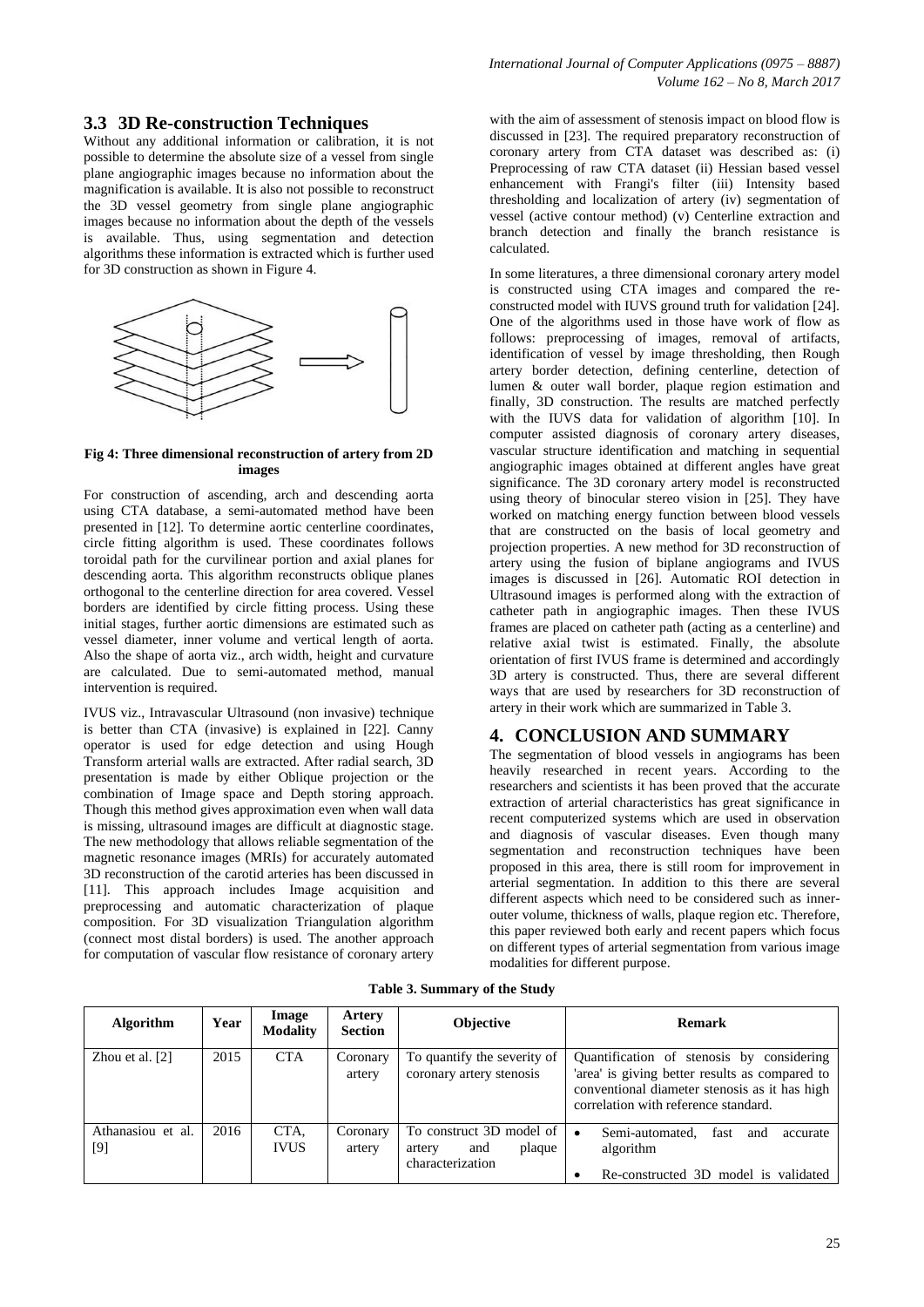|                                 |      |                |                    |                                                                                                                                                         | by comparing with IVUS groundtruth                                                                                                                                                                                            |
|---------------------------------|------|----------------|--------------------|---------------------------------------------------------------------------------------------------------------------------------------------------------|-------------------------------------------------------------------------------------------------------------------------------------------------------------------------------------------------------------------------------|
| Sakellarios et al.<br>$[10]$    | 2012 | <b>MRA</b>     | Carotid<br>artery  | To construct 3D model of<br>and<br>artery<br>plaque<br>characterization                                                                                 | Fast algorithm<br>$\bullet$<br>quantitative<br>Allows<br>analysis<br>that<br>$\bullet$<br>provides information about vessel wall<br>dimensions and plaque burden.                                                             |
| Craiem et al.[11]               | 2012 | <b>CTA</b>     | Aorta              | To identify the best size<br>and shape descriptors of<br>aging effects<br>on<br>the<br>thoracic aorta morphology<br>in $3D$ .                           | Volume is better than other parameters<br>$\bullet$<br>(length, diameter) to estimate the<br>changes in thoracic aorta size with aging<br>Aortic arch width is the best choice of<br>$\bullet$<br>descriptor of aging effects |
| Smistad<br>al.<br>et.<br>$[13]$ | 2016 | Ultra<br>Sound | Femoral<br>artery  | To create an assistant for<br>ultrasound guided to block<br>the femoral nerve.                                                                          | $\bullet$<br>Correct and automatic tracking of<br>femoral artery by creating 3D model.<br>Algorithm creates an assistant for<br>$\bullet$<br>ultrasound-guided regional anesthesia of<br>the femoral nerve                    |
| Fekkes et al. [15]              | 2015 | Ultra<br>Sound | Carotid<br>artery  | To<br>compare<br>the<br>performance of a multi-<br>slice 2D versus 3D cross-<br>correlation-based<br>radial<br>and circumferential strain<br>estimation | Strain error significantly reduced from<br>$\bullet$<br>$0.82\%$ in 2D to $0.62\%$ using the 3D<br>technique<br>Circumferential strain is found with the<br>$\bullet$<br>decrease of $0.46\%$ to $0.41\%$                     |
| Athanasiou et al.<br>[22]       | 2012 | <b>IVUS</b>    | <b>NA</b>          | To characterize plaque of<br>4 types - Dense calcium<br>(DC), Necrotic core (NC),<br>Fibrotic tissue (FT), Fibro-<br>fatty tissue (FFT)                 | Allows identification of all plaques<br>$\bullet$<br>Uses geometrical parameters (vessel<br>wall area, volume) of 3D model for<br>more reliable plaque characterization.<br>Accuracy of algorithm is 85.65%<br>$\bullet$      |
| Uus et al. [23]                 | 2015 | <b>CTA</b>     | Coronary<br>artery | To compute vascular flow<br>resistance of 3D model,<br>assessment of stenosis<br>impact on blood flow                                                   | Computed resistance information is<br>$\bullet$<br>further useful in blood flow simulation<br>This method gives better result for<br>$\bullet$<br>single vessel than whole tree                                               |

### **5. REFERENCES**

- [1] F. Yang, Z. G. Hou, S. H. Mi, G. Bin Bian, and X. L. Xie, "3D modeling of coronary arteries based on tubularenhanced CURVES segmented regions for robotic surgical simulation," 2013 IEEE International Conference on Robotics and Biomimetics, ROBIO 2013, December, pp. 2013–2018, 2013.
- [2] J. Zhou et al., "Quantification of coronary artery Stenosis by Area Stenosis from cardiac CT angiography,' Proceeding of the Annual International Conference of the IEEE Engineering in Medicine and Biology Society EMBS, vol. 2015–Novem, pp. 695–698, 2015.
- [3] D. Ping, L. Risser, C. Metz, and L. Neefjes, "Coronary artery motion modeling from 3d cardiac CT sequences using template matching and graph search," IEEE International Symposium on Biomedical Imaging: From Nano to Macro, IEEE 2010, pp. 1053–1056, 2010.
- [4] O. Wink, W. J. Niessen, and M. A. Viergever, "Fast delineation and visualization of vessels in 3-D angiographic images," IEEE Transactions on Medical Imaging, vol. 19, no. 4, pp. 337–346, 2000.
- [5] K. C. Wang, R. W. Dutton, and C. A. Taylor, "Improving geometric model construction for blood flow modeling: Geometric image segmentation and image-

based model construction for computational hemodynamics," IEEE Engineering in Medicine And Biology, vol. 18, no. 6, pp. 33–39, 1999.

- [6] G. Biglino et al., "3D-manufactured patient-specific models of congenital heart defects for communication in clinical practice: feasibility and acceptability," BMJ Open, vol. 5, no. 4, p. e007165, 2015.
- [7] D. Parker, C. A. Taylor, and K. Wang, "Imaged based 3D solid model construction of human arteries for blood flow simulations," Proceeding of the 20th Annual International Conference of the IEEE Engineering in Medicine and Biology Society,vol. 2, no. 2, pp. 998– 1001, 1998.
- [8] Q. Yingyi, "Segmentation and reconstruction of 3D artery models for surgical planning," Diss. 2008.
- [9] R. M. Tayebi et al., "Coronary artery segmentation in angiograms with pattern recognition techniques - A survey," Proceeding of the 2013 International Conference on IEEE in Advanced Computer Science Applications and Technologies (ACSAT) 2013, pp. 321– 326, 2014.
- [10] L. Athanasiou et al., "Three-dimensional reconstruction of coronary arteries and plaque morphology using CT